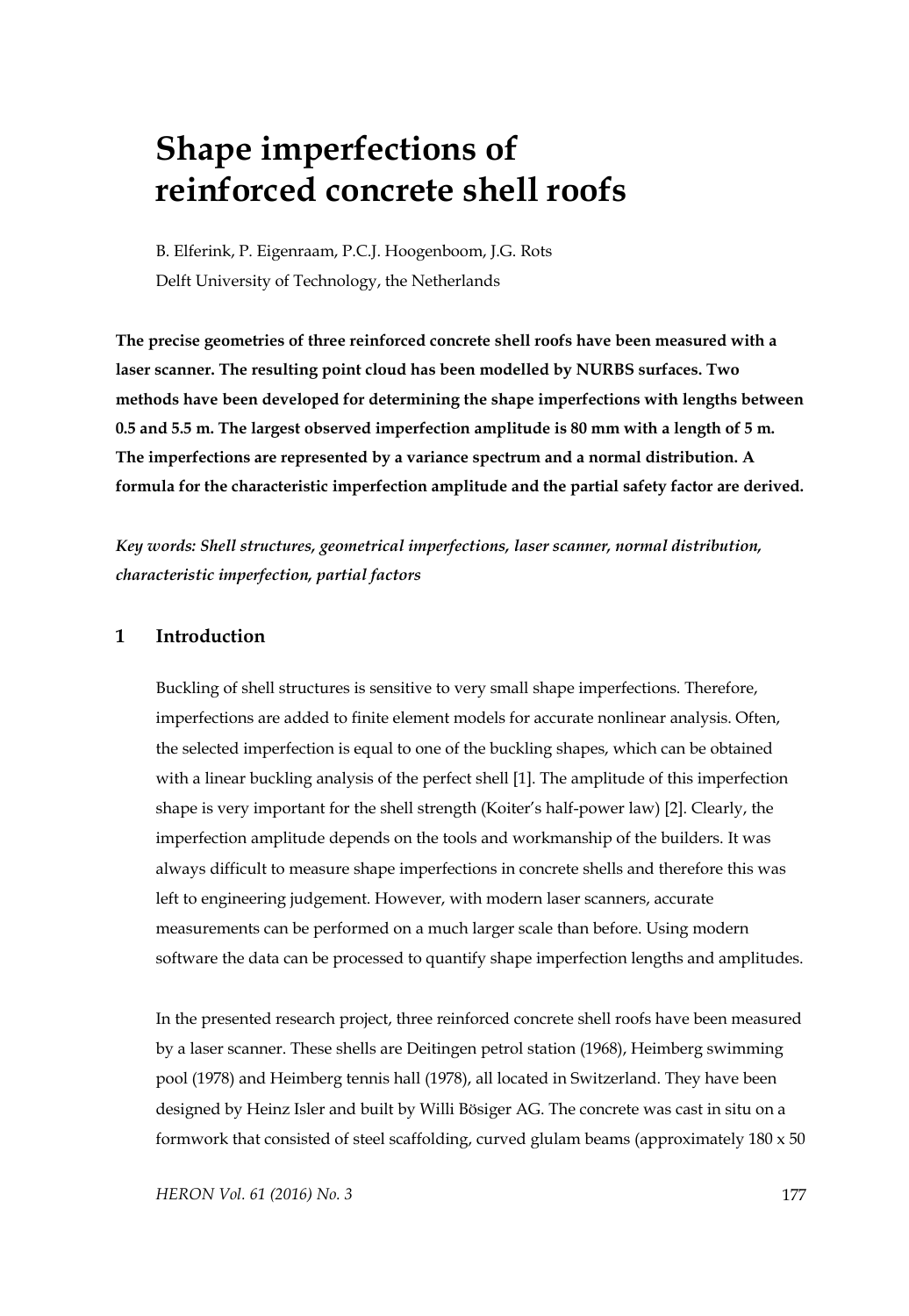mm spaced 800 mm) and wood floor board (Deitingen) or wood floor board and woodwool cement slabs as lost shuttering (Heimberg) [3, 4].

An overview of imperfections in all types of shell structure can be found in reference 5. Many imperfection measurements of airplane fuselages and rockets have been performed, though the conceived data base of imperfections seems to have not materialised [6]. Also reinforced concrete cooling towers are measured regularly, for example in reference 7 a reinforced concrete cooling tower is analysed showing a maximum shape deviation of 210 mm. As far as the authors know, imperfection measurements of reinforced concrete shell roofs have not been published before.

#### **2 Measurements**

Several measuring methods have been considered for determining shape imperfections in large shell structures. Laser scanning appeared to be the best option by far in terms of accuracy, measuring time and ease of transportation of the equipment [8].

#### *2.1 Scanner*

A laser scanner by Faro Technologies has been used [9]. The machine sends out laser pulses via a rotating mirror. The pulses reflect back from the measured surface to a light sensitive sensor on the machine. The machine measures the time it takes for the pulse to return. Subsequently, it calculates the distance to the point on the surface. The Cartesian *x*, *y*, *z* coordinates of a measured point are also calculated and stored. The machine rotates slowly to scan it's surroundings (table 1).

| Faro Focus 3D X130 |                                                       |
|--------------------|-------------------------------------------------------|
| range              | $0.6 - 130$ m                                         |
| measuring speed    | 976 000 points per second                             |
| ranging error      | ± 2 mm at 25 m range, depending on the scanning speed |

*Table 1. Specifications of the laser scanner* 

#### *2.2 Scanning and data processing*

The measurements have been performed on 2, 3 and 4 January 2015 [8]. Shells at five locations have been scanned. Not all data were usable due to obstacles in the scan field. Approximately, four scans of each shell have been made. A scan took less than half an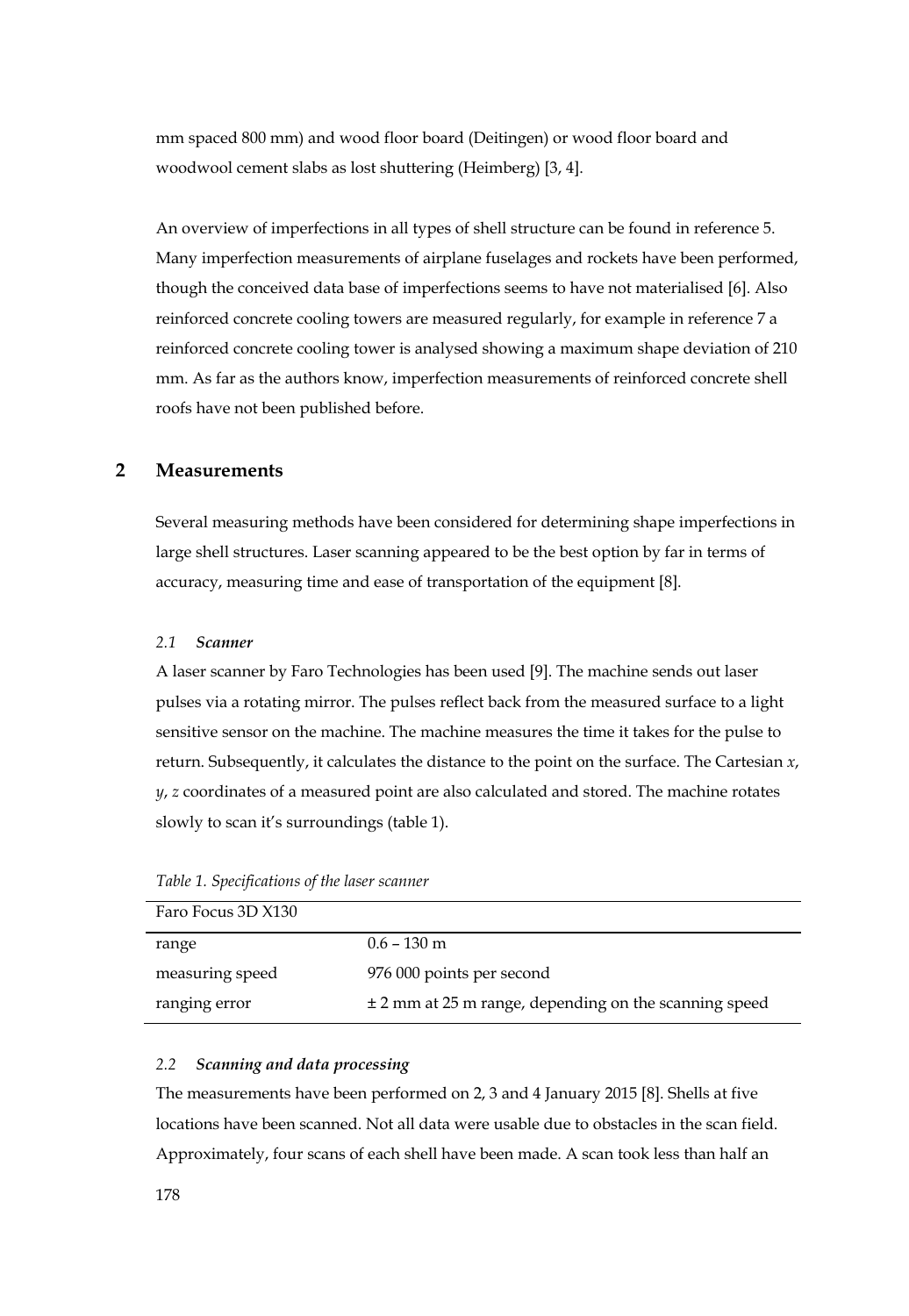hour. During the scanning, protection binoculars are not necessary, therefore, it was possible to scan the swimming pool during opening hours (fig. 1). The point clouds that were used in this study are available on internet.

#### heronjournal.nl/61-3/scans.zip

scan1.txt Deitingen petrol station North; scan2.txt Deitingen petrol station South; scan3.txt Heimberg swimming pool; scan4.txt, Heimberg tennis hall

The points can be exported to most CAD programs by the program Scene [9]. Shell parts directly above the scanner have been scanned with an excessive amount of points, therefore, redundant points can be removed by the program CloudCompare [10]. To this end also Matlab [11] has been used. If a shell is scanned from several positions the data sets can be merged using spherical markers visible in each set. The program Rhino 5.0 has been used for analysing the point cloud [12]. The number of points need to be less than 1 million to prevent overload on a normal PC. Points on lamps, cables, and other objects were removed by hand.

## *2.3 Buckling lengths*

The largest buckling length of cylindrical shells can be calculated by  $1.7\sqrt{rt}$  , where *r* is the shell radius of curvature and *t* is the shell thickness. The formula can also be used to



*Figure 1. Point cloud of Heimberg swimming pool The swimming pool has been scanned on the inside but the point cloud is observed from the outside.*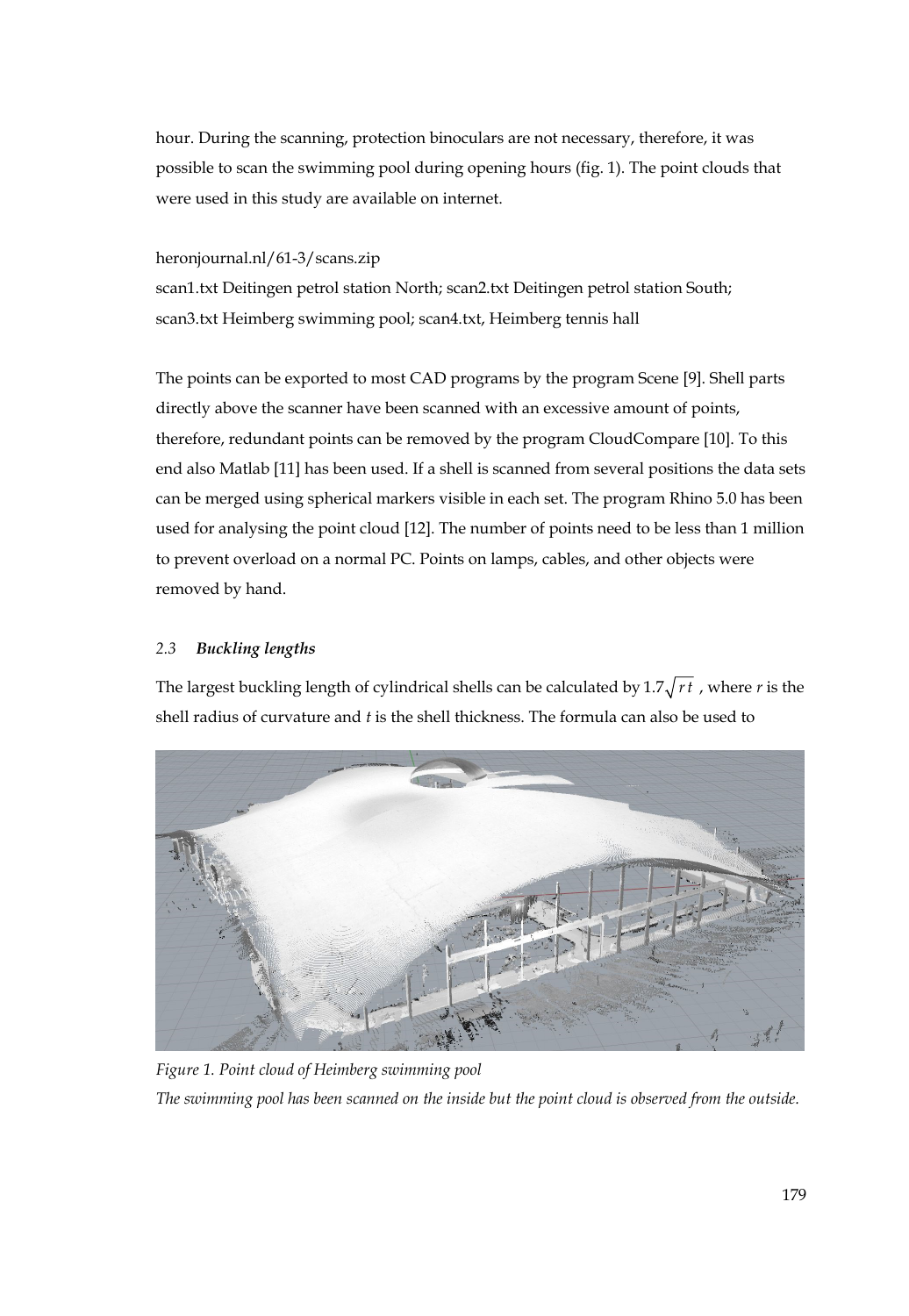estimate the buckling lengths of doubly curved shells [13]. The calculated buckling lengths are shown in table 2. The radii have been measured at the shell tops and the thicknesses have been obtained from literature [3, 4]. Buckling is particularly sensitive to imperfections with lengths that are approximately equal to the buckling length. In order to be rigorous, shape imperfections up to 6.0 m have been studied.

|                          | thickness       | radius of curvature  | buckling length  |
|--------------------------|-----------------|----------------------|------------------|
| Deitingen petrol station | $90 \text{ mm}$ | 25.2 m               | 2.6 <sub>m</sub> |
| Heimberg swimming pool   | 90              | 21.7                 | 2.4              |
| Heimberg tennis hall     | 95              | 25.0 short direction | 2.6              |
|                          |                 | 45.3 long direction  | 3.5              |

*Table 2. Dimensions of the shell structures* 

#### **3 Surface fitting**

A CAD program can fit a surface through a point cloud. The surface is a NURBS that is defined by control points. In the fitting process the control points are moved automatically in order to minimise the sum of all squares of the distances between the measured points and the surface. The more control points a NURBS surface has, the more accurately it can be fitted to the point cloud.

As a test, three artificial point clouds have been created with a length and width of 10 m. The coordinates of the points are described by  $z = 50 \sin \frac{\pi x}{l} \sin \frac{\pi y}{l}$ , where *l* is the half wave length. Three half wave lengths were considered, *l* = 500, 1000 and 1500 mm. The amplitude is 50 mm. NURBS surfaces with varying control point spacing have been fitted through these point clouds. The accuracy statistics – mean of the point distances to the surface – are plotted in figure 2. It can be observed that a NURBS surface with less than one control point per half-wave length cannot be fitted accurately, while a NURBS surface with more than one control points per half-wave length can be fitted accurately.

The conclusions is that a fitted NURBS surface does not describe an imperfection if the spacing between the control points is greater than the imperfection length. Based on this observation two methods were developed to quantify the shape imperfections. The *single surface method* and the *double surface method*.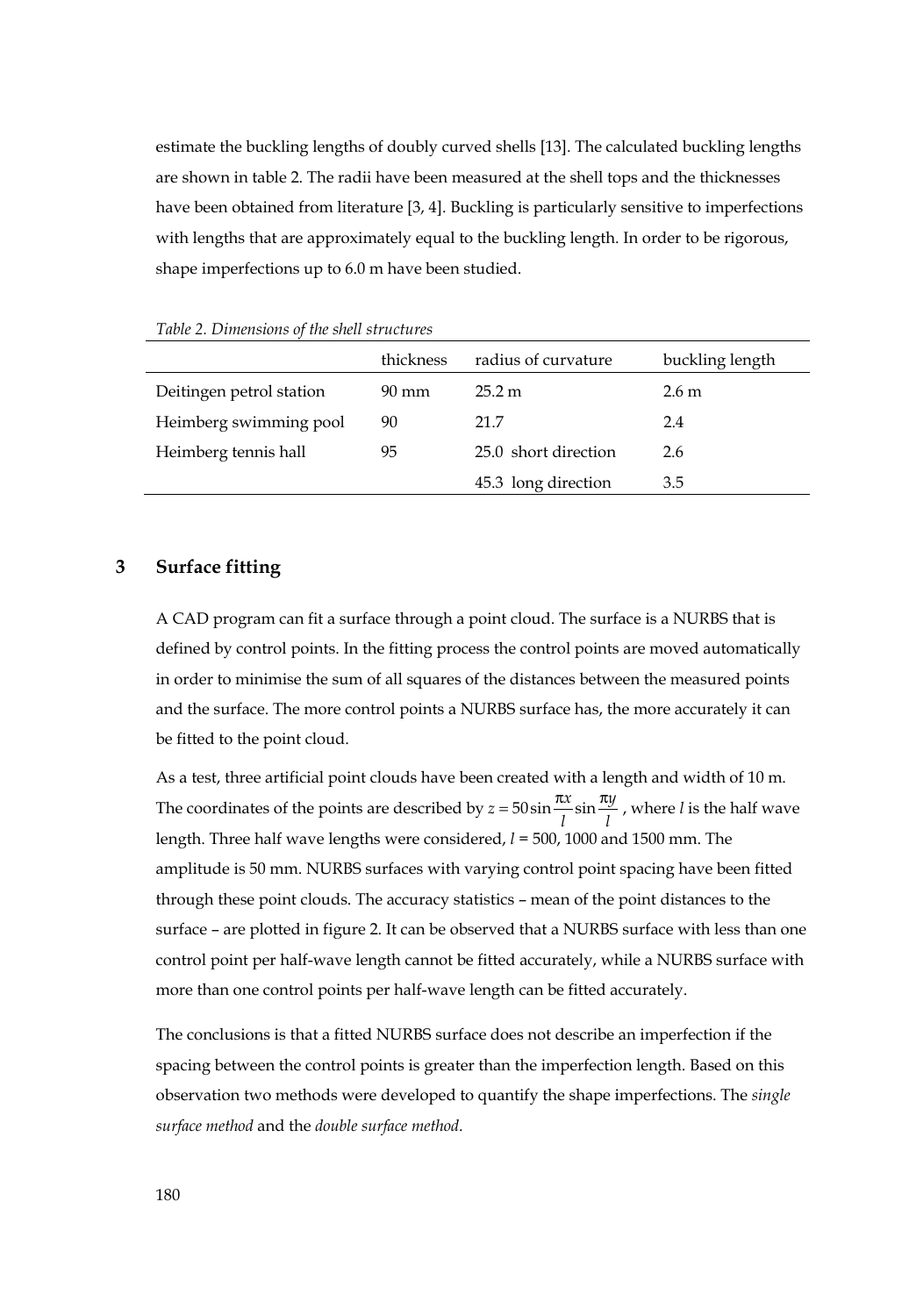

number of control points per half-wave length *Figure 2. Accuracy of surface fitting for varying control point spacing* 

#### **4 Single surface method**

In the single surface method a surface is positioned between the point cloud. This surface is a square NURBS with evenly spaced control points. The surface is fitted to the point cloud. This is repeated with different distances between the control points. For each fit the mean distance and standard deviation of the distance of the points to the surface were determined by Rhinoceros (table 3). The statistics of Rhinoceros do not distinguish between points above and below a NURBS. The distribution of the point distances typically looks like the right half of a normal distribution. However, in the present study we do need to make a distinction between points above (positive) and below (negative). Therefore, the half distribution is transformed to a full distribution. The details of this are explained below.

In table 3 the variation coefficients (standard deviation over mean) vary between 0.67 and 0.91; the average is 0.79. The half-normal probability density function has a variation coefficient of 0. 76. Several other density functions have been considered but none came as close as the half-normal probability density function, therefore, this function was selected.

$$
P = \begin{cases} 0 & \text{for } \zeta < 0 \\ \frac{2}{b\sqrt{\pi}}e^{-\left(\frac{\zeta}{b}\right)^2} & \text{for } \zeta \ge 0 \end{cases} \tag{1}
$$

Its mean is  $\mu = \frac{b}{\sqrt{\pi}}$  and the standard deviation is  $b\sqrt{\frac{\pi - 1}{2\pi}}$ 2  $b\sqrt{\frac{n}{2\pi}}$ .

181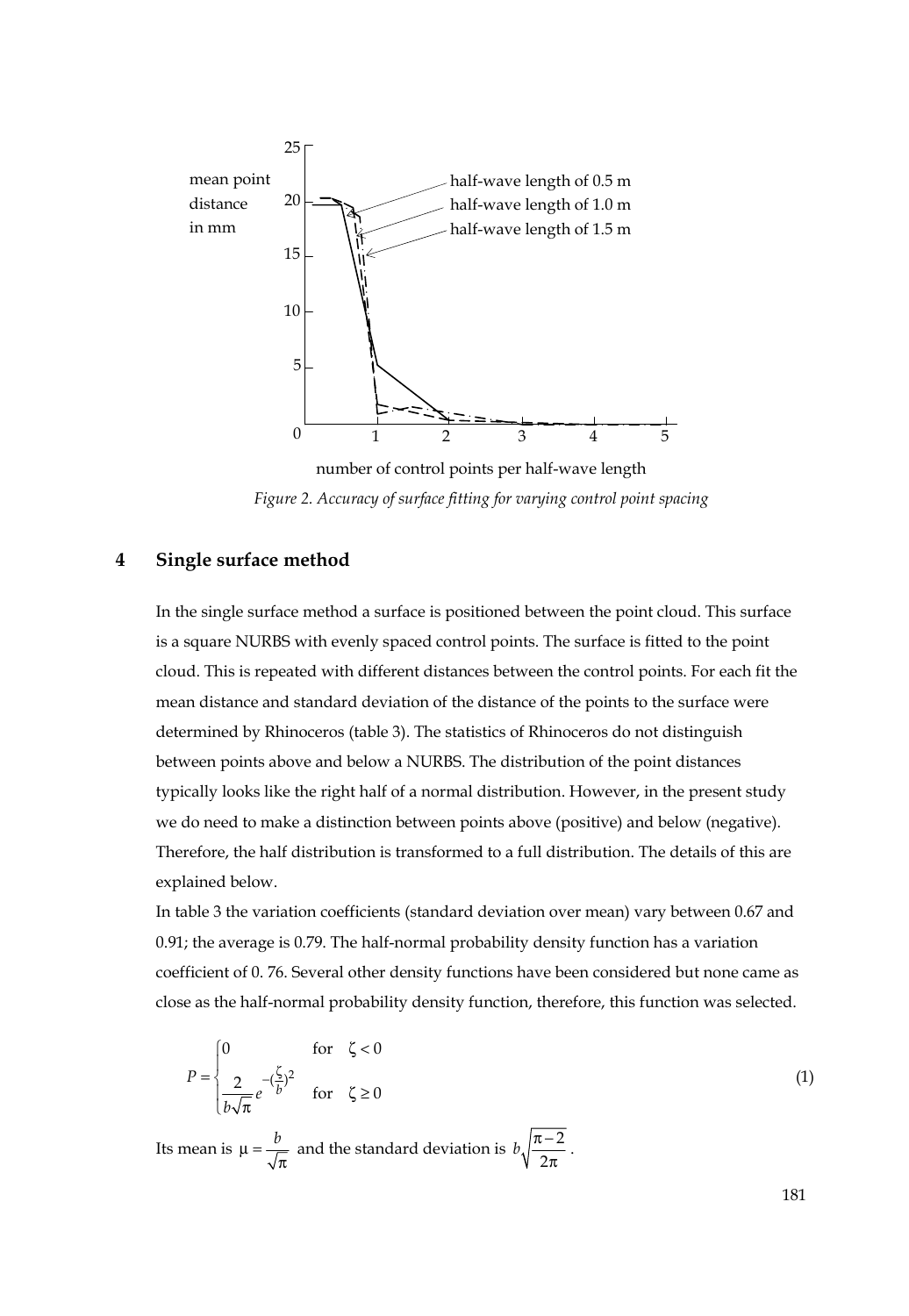On average half the data points are above the NURBS surface and half the points are below. Therefore, a sign can be assigned to the distances, obtaining the normal probability density function.

$$
P = \frac{1}{b\sqrt{\pi}}e^{-\left(\frac{\zeta}{b}\right)^2} \qquad -\infty < \zeta < \infty \tag{2}
$$

Its mean is 0 and the standard deviation is  $\frac{b}{\sqrt{2}}$ .

| control point spacing [m]      | 1.0  | 2.0  | 3.0  | 4.0  | 5.0   | 6.0   |
|--------------------------------|------|------|------|------|-------|-------|
| Deitingen petrol station North |      |      |      |      |       |       |
| mean $\mu$ [mm]                | 2.51 | 5.11 | 7.31 | 9.46 | 13.16 | 20.61 |
| standard deviation [mm]        | 2.03 | 3.72 | 5.62 | 7.57 | 8.91  | 15.25 |
| Deitingen petrol station South |      |      |      |      |       |       |
| mean $\mu$ [mm]                | 2.85 | 4.69 | 6.51 | 8.16 | 12.43 | 17.58 |
| standard deviation [mm]        | 2.42 | 3.90 | 5.26 | 6.58 | 8.34  | 12.78 |
| Heimberg swimming pool         |      |      |      |      |       |       |
| mean $\mu$ [mm]                | 1.94 | 3.40 | 4.15 | 4.81 | 5.36  | 5.67  |
| standard deviation [mm]        | 1.66 | 2.69 | 3.42 | 4.03 | 4.87  | 5.17  |
| Heimberg tennis hall           |      |      |      |      |       |       |
| mean $\mu$ [mm]                | 1.50 | 2.76 | 4.03 | 4.30 | 6.08  | 9.88  |
| standard deviation [mm]        | 1.20 | 2.18 | 3.10 | 3.48 | 4.53  | 7.24  |

*Table 3. Fit results of the single surface method*

Variance is the square of the standard deviation. Therefore,

$$
V = \frac{b^2}{2} = \frac{\pi}{2} \mu^2
$$
 (3)

where  $V$  is the variance of the signed distances and  $\mu$  is the mean of the distances computed by Rhinoceros. The results are shown in figure 3.

It is assumed that the signed distances *d* can be described as a stochastic field.

$$
d = \sum a_i \sin(\frac{\pi x}{l_i} + \zeta_i) \sin(\frac{\pi y}{l_i} + \xi_i), \qquad (4)
$$

where *<sup>i</sup> a* is an imperfection amplitude, *<sup>i</sup> l* is an imperfection length and ζ*<sup>i</sup>* , ξ*<sup>i</sup>* are random phase shifts between 0 and  $2π$ . The variance of this field is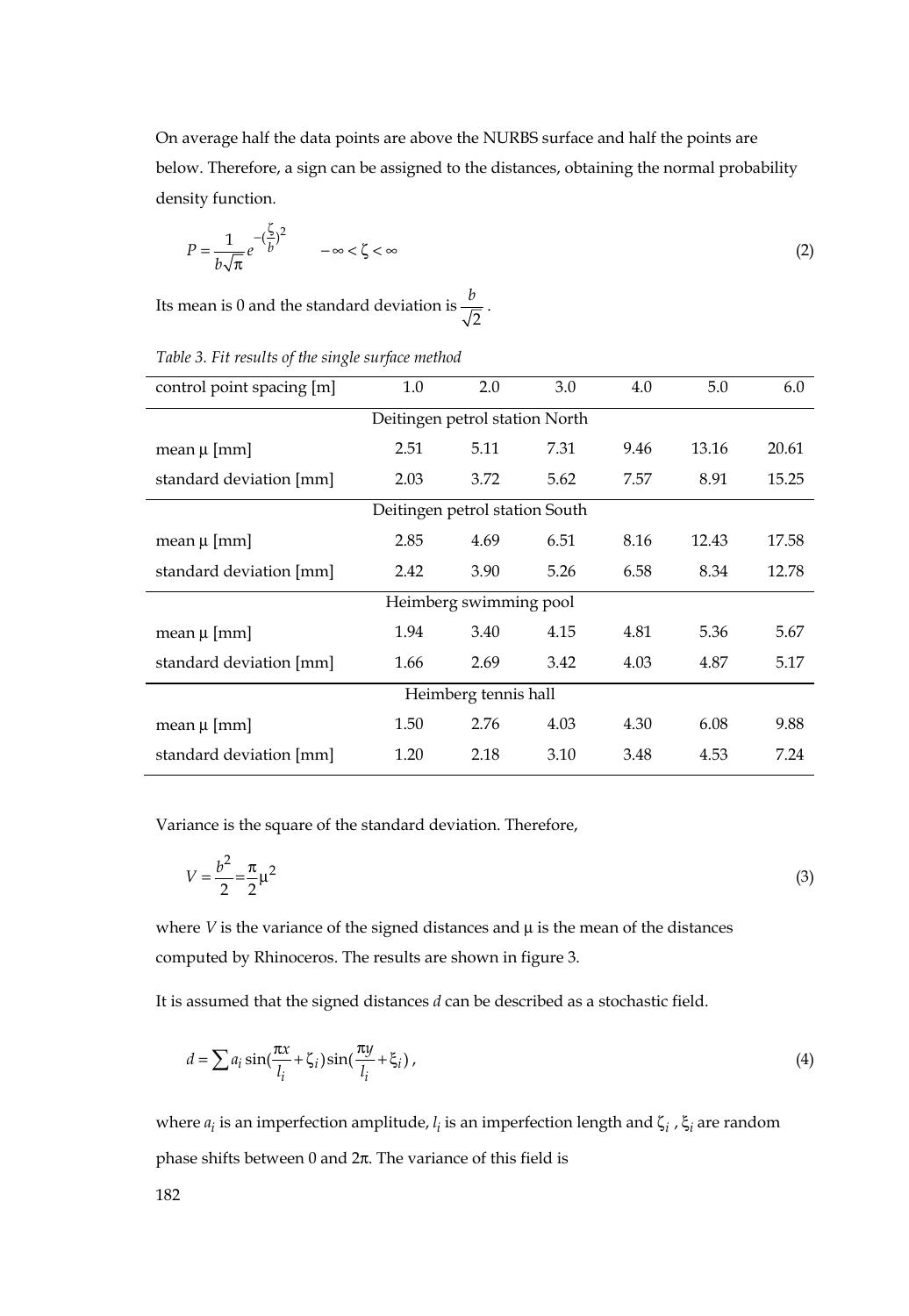$$
V = \frac{1}{l^2} \int_{x=0}^{l} \int_{y=0}^{l} d^2 \, dx \, dy = \sum_{i=1}^{l} a_i^2 \tag{5}
$$

where  $l = \Pi$  *l<sub>i</sub>*. Consequently, variance can be decomposed in amplitudes of imperfection lengths.



*Figure 3. Fit results of the single surface method for the measured shells* 

 $\overline{a}$ 

Figure 3 shows the variance of all imperfections with a length smaller than 6 m; smaller than 5 m; smaller than 4 m, et cetera. Therefore, the variance of imperfections with lengths between, for example, 4 and 5 m can be obtained by subtraction. According to equation 5 the amplitude of the associated imperfections can be obtained with

$$
a_i = \sqrt{4\,\Delta V} \tag{6}
$$

The result is shown in table 4 and figure 4. It is observed that the Heimberg shells have been built more accurately than the Deitingen shells.1 Figure 4 is a practical version of the variance spectra of stochastic fields. It may be used in stochastic finite element analyses.

<sup>&</sup>lt;sup>1</sup> The Heimberg shells have an inner surface of woodwool cement slabs. The Deitingen shells have not. However, this is not the cause of the difference in imperfection amplitude. Woodwool cement slabs are still produced today. They have dimensions 0.6 × 1.3 m and a thickness tolerance of ± 4 mm.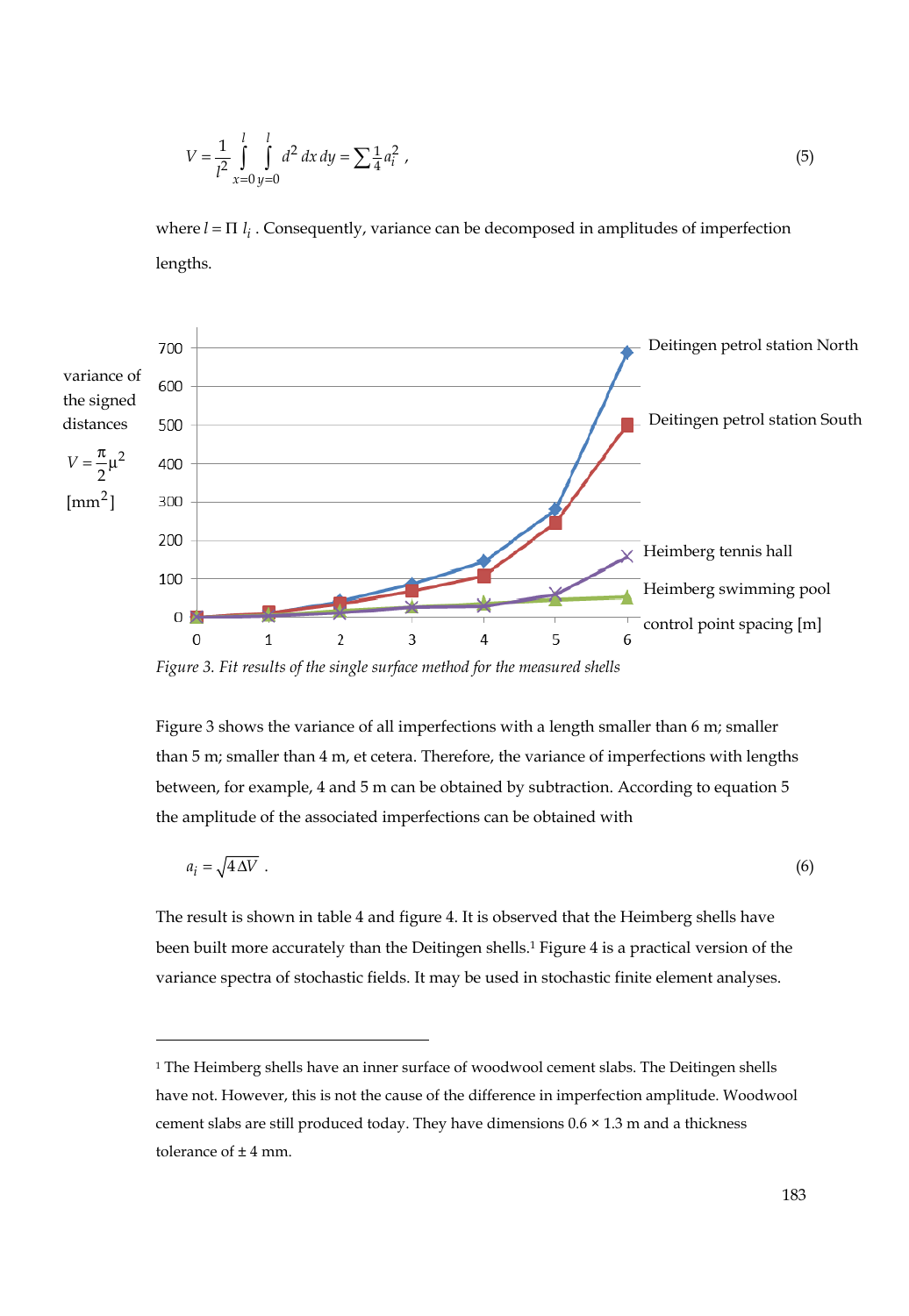| imperfection length [m]        | $0.0 - 1.0$ | $1.0 - 2.0$ | $2.0 - 3.0$ | $3.0 - 4.0$ | $4.0 - 5.0$ | $5.0 - 6.0$ |
|--------------------------------|-------------|-------------|-------------|-------------|-------------|-------------|
| Deitingen petrol station North | 6.3         | 11.2        | 13.1        | 15.1        | 22.9        | 39.8        |
| Deitingen petrol station South | 7.1         | 9.3         | 11.3        | 12.3        | 23.2        | 31.4        |
| Heimberg swimming pool         | 4.9         | 7.0         | 6.0         | 6.1         | 5.9         | 4.6         |
| Heimberg tennis hall           | 3.8         | 5.8         | 7.4         | 3.8         | 10.8        | 19.5        |
|                                |             |             |             |             |             |             |

*Table 4. Imperfection amplitude ai [mm] for several imperfection lengths li [m]* 



*Figure 4. Imperfection amplitude ai [mm] for several imperfection lengths li [m]* 

# **5 Double surface method**

In the double surface method two surfaces are fitted through the point cloud. The first surface is a NURBS with control points spaced at 0.25 m. This surface can accurately match the shape including imperfections with half wave lengths of 0.25 m or longer. The second surface is a NURBS of the same size with control points spaced at a much larger distance, for example 3.00 m. This surface describes the shape of a shell without imperfections. The second control spacing should be much smaller than the shell dimensions, otherwise the shape of the shell would be distorted. If possible, the second control point spacing should be somewhat larger than the buckling length because imperfections of that length have the most influence on the shell buckling behaviour.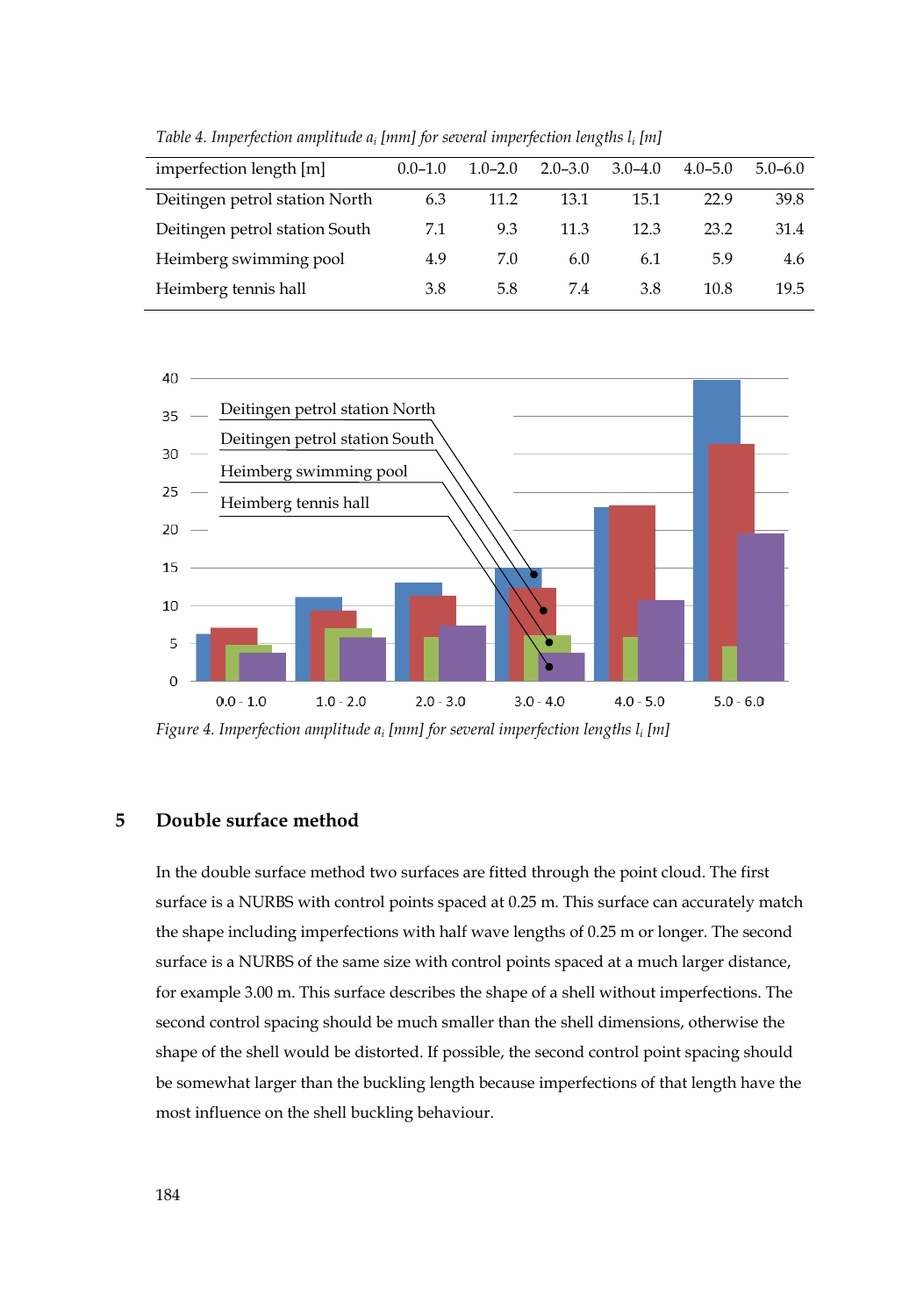#### *5.1 Plot results*

The distance between the two surfaces is plotted in figures 5 to 8. This is accomplished by projecting a grid of points at both NURBS surfaces in a direction mostly perpendicular to the surfaces. So, each grid point has two projected points. The distances between each of these projected points are the distances between the surfaces. In the contour plots the largest imperfection amplitude and the corresponding imperfection length can be observed. The results are summarised in table 5.



*Figure 5. Shape imperfections in the North roof of Deitingen petrol station Patch of 33 x 21 m; control point spacings of 0.25 and 4.70 m; largest observed imperfection amplitude is 64 mm* 



*Figure 6. Shape imperfections in the South roof of Deitingen petrol station Patch of 33 x 21 m; control point spacings of 0.25 and 4.70 m; largest observed imperfection amplitude is 60 mm*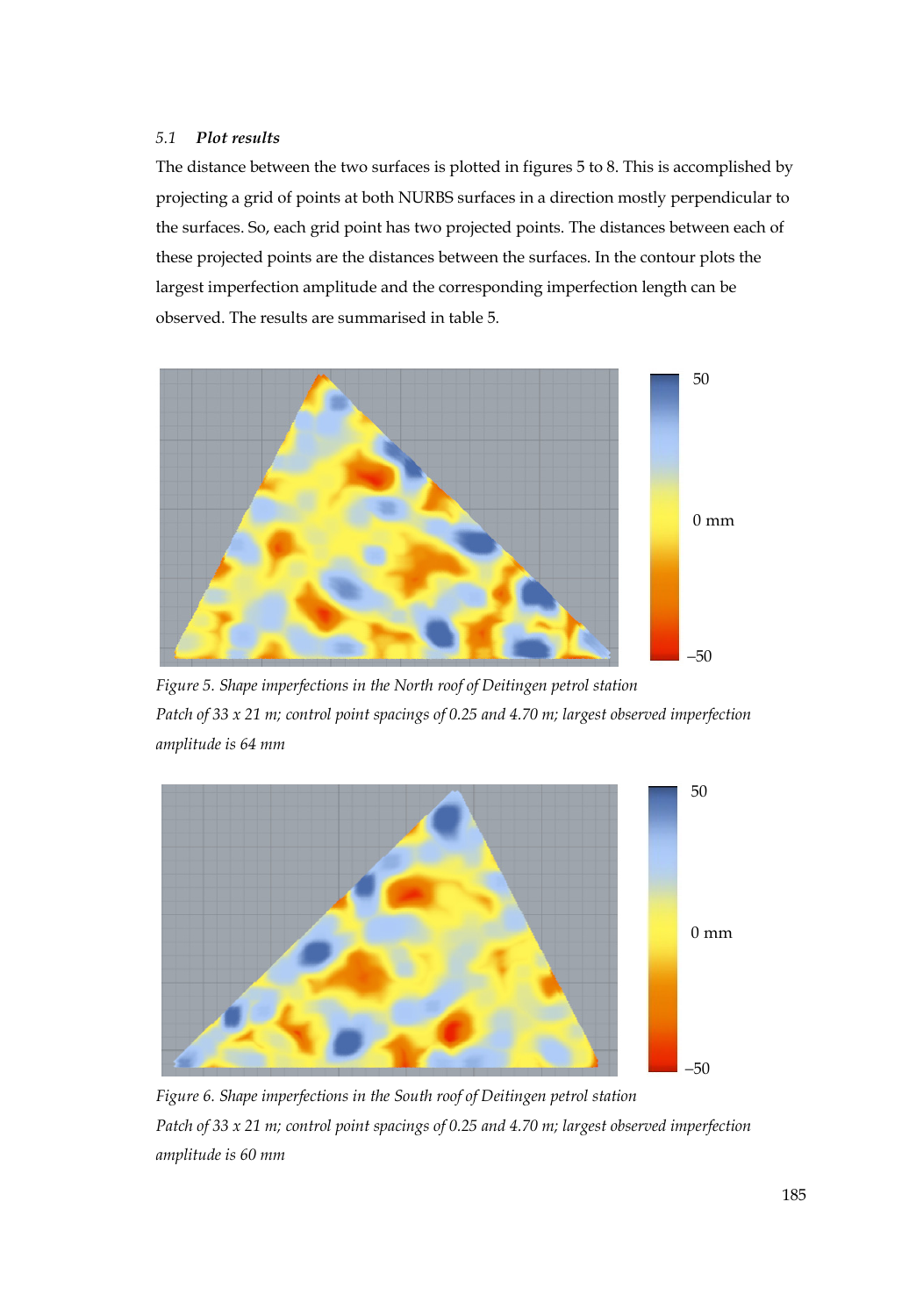

*Figure 7. Shape imperfections in the roof of Heimberg swimming pool Patch of 29 x 28 m; control point spacing of 0.25 and 5.00 m; largest observed imperfection amplitude is 80 mm* 



*Figure 8. Shape imperfections in the roof of Heimberg tennis hall* 

*Two patches of 12 x 12 m; control point spacing of 0.25 and 4.00 m; largest observed imperfection amplitude is 23 mm*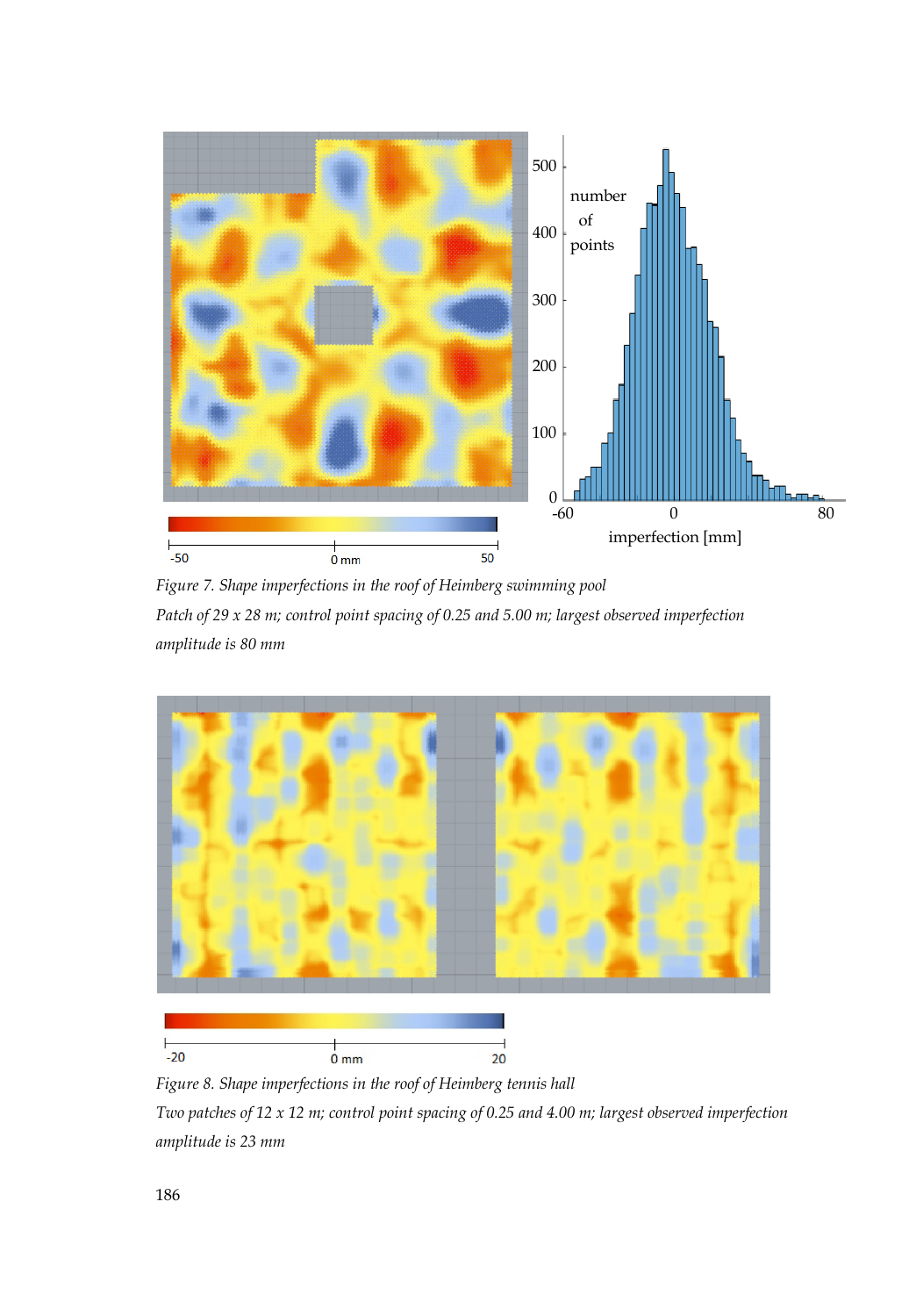The focus on the largest imperfection in a shell structure seems over-conservative. A structure does not need to fail at the location of the largest imperfection. As an example consider a brick wall with openings for doors and windows. It would be extremely coincidental if at the location of the smallest strength also the largest stress occurs. However, shells roofs are an exception. They are optimised to have approximately the same compressive stress everywhere. 2 If a perfect shell would be possible, it would have many buckling modes with corresponding buckling load factors that are almost the same. Therefore, shells buckle at the location of the largest imperfection. The place of this imperfection makes almost no difference.

|                                | peak $d$ [mm] | length $l$ [m] | area $[m^2]$ |
|--------------------------------|---------------|----------------|--------------|
| Deitingen petrol station North | 64            | 4.70           | 346          |
| Deitingen petrol station South | 60            | 4.70           | 346          |
| Heimberg swimming pool         | 80            | 5.00           | 727          |
| Heimberg tennis hall           | 23            | 4.00           | 288          |

*Table 5. Largest observed imperfection amplitudes in the double surface method* 

The Heimberg largest deviations have been transformed to an area of 346 m<sup>2</sup> and a length of 4.70 m by equation 11. For this area and length the largest deviations of the shells are 64, 60, 62.5 and 25.9 mm respectively.3 The mean of the latter values is 53.1 mm and the standard deviation is 18.2 mm. Assuming a normal distribution, the 5% characteristic value of the largest imperfection is  $53.1 + 2.68 \times 18.2 = 101.9$  mm. The factor 2.68 is used instead of 1.64 because only four measurements are available. This is a recommended procedure in design by testing based on an unknown standard deviation [14, table D1]. Note that the consequence of only four measurements is an increase of the standard deviation by a factor  $2.68/1.64 = 1.63$ .

j

<sup>2</sup> The word "compressive stress" is not accurate here. It should be "buckling membrane force". However, defining the buckling membrane force would make the argument unclear. We leave this for another paper.

<sup>3</sup> Thus, the results of Section 5.1 depend on the results of Section 5.3. Also, the results of Section 5.3 depend on the results of Section 5.1. This can be considered circular reasoning. However, the results converge quickly to the present values, therefore, it does not pose a problem.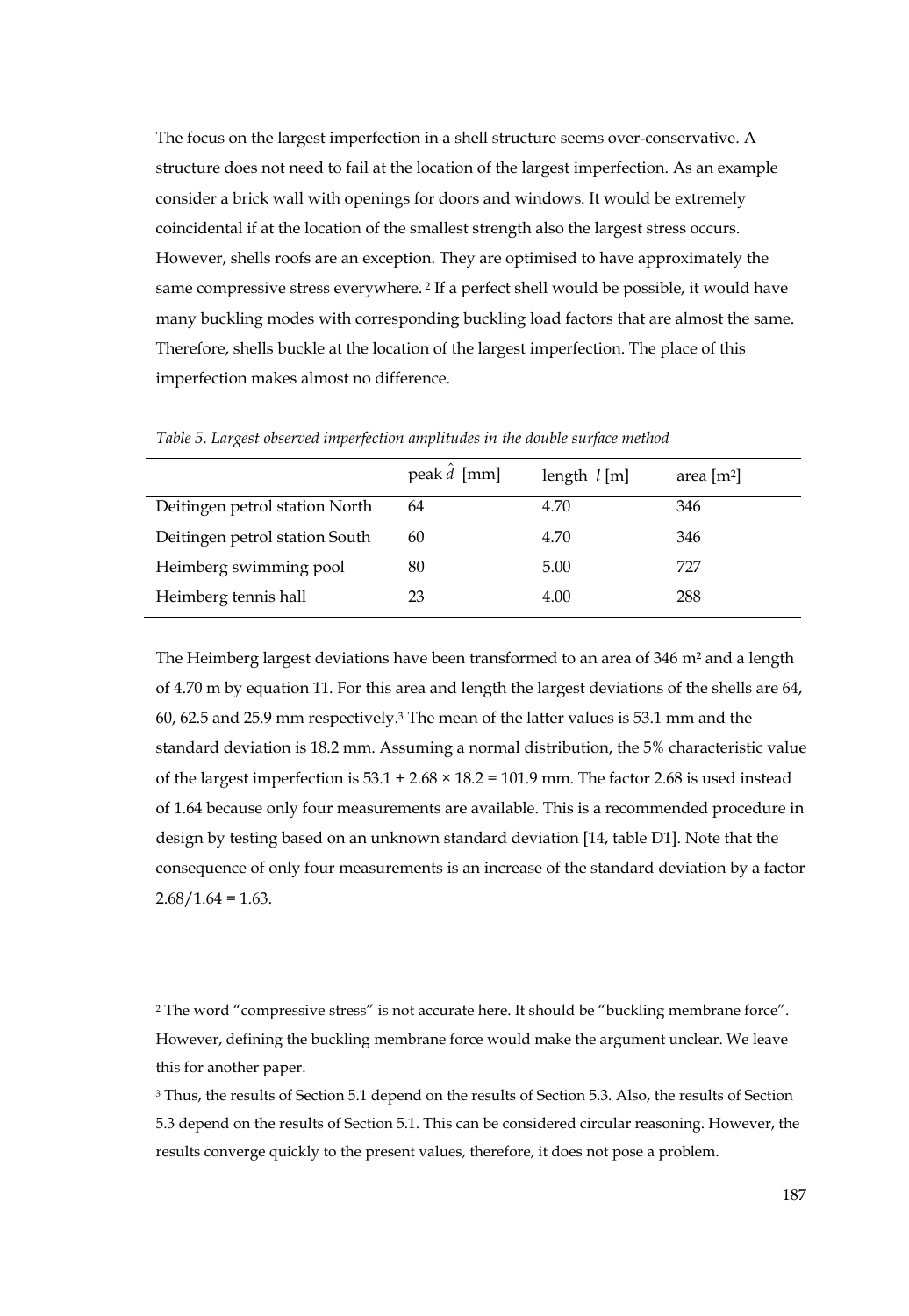#### *5.2 Partial factor*

When designing a shell structure it is not practical to perform nonlinear probabilistic analyses. Therefore, safety factors need to be derived. Partial factors of material strengths and loads are calculated with the following formulas [14].

$$
\gamma_R = \frac{1 - kV_R}{1 - \alpha_R \beta V_R},\tag{7}
$$

$$
\gamma_S = \frac{1 - \alpha_S \beta V_S}{1 - kV_S} \,,\tag{8}
$$

where *k* defines the characteristic value,  $\alpha_R$  and  $\alpha_S$  are the sensitivity factors of material strengths and loads,  $β$  is the reliability index,  $V_R$  and  $V_S$  are the variation coefficients of material strengths and loads respectively. These formulas are very accurate for independent normally distributed variables when the sensitivity factors are known.

Shape imperfections could be related to self-weight and to extreme weather, however, it seems realistic to assume that the imperfections and the loading are sufficiently independent. A normal distribution is realistic for self-weight, however, snow load is better represented by a Gumbel distribution. Moreover, the distribution function of the largest shape imperfection is simply unknown. As an approximation we choose normal distributions for all stochastic variables. In theory, sensitivity factors are the result of a probabilistic finite element analysis, which is rather impractical. Fortunately, sensitivity factors can be conservatively estimated.

Shape imperfections act as load on shell structures therefore the later of the two formulas is applied. In the following section, the 5% characteristic value of the imperfection amplitude is used. The associated value of *k* is –1.64. The recommended sensitivity factor for a dominant load is  $\alpha_s = -0.70$ . In case the imperfections are not dominant  $\alpha_s = -0.28$  [14, table E3]. Shell structures tend to fail abruptly which surely leads to loss of live. Also it is not very expensive to build a thicker shell. Therefore, an annual failure probability of  $10^{-5}$  or smaller is appropriate. The associated value of β is 4.3 [14, table E2]. The variation coefficient of the imperfection amplitude is standard deviation over mean 1.63 × 18.2/53.1 = 0.559. Consequently, the partial factor of the imperfection amplitude is

$$
\gamma = \frac{1 + 0.70 \times 4.3 \times 0.559}{1 + 1.64 \times 0.559} = 1.40
$$
 (9)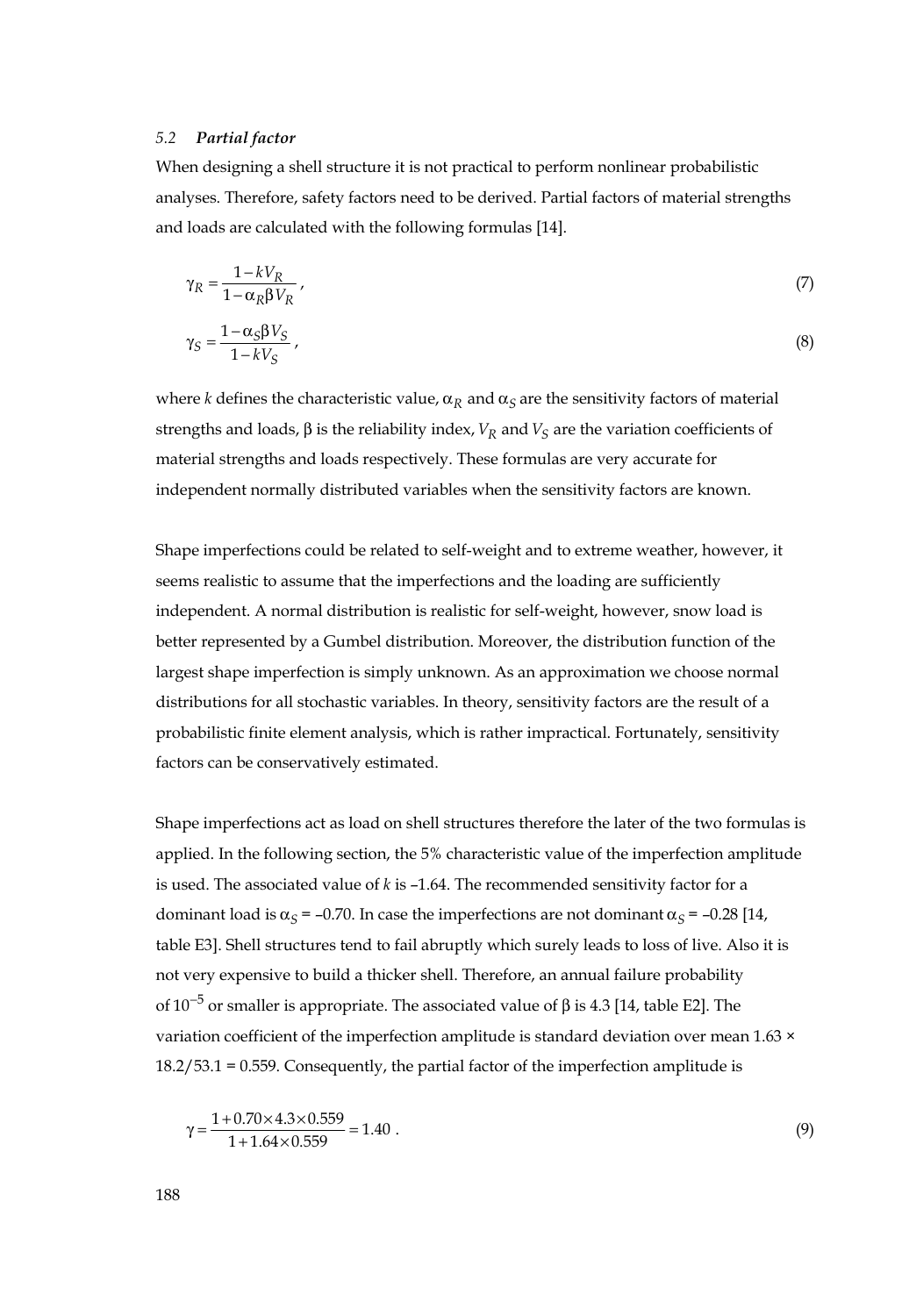This large partial factor is partly caused by the factor 1.63 which accounts for the uncertainty of using only four measurements.

#### *5.3 Characteristic imperfection*

In the previous sections, a normal distribution is adopted for the largest imperfection amplitude. The distribution is determined for an imperfection length of *l* = 4.7 m and a shell area of  $A = 346$  m<sup>2</sup>. The characteristic value of 101.9 mm needs to be extrapolated to other values of *l* and *A*. In Figure 4 it can be observed that the imperfection amplitude is approximately linear in *l*. Therefore, a linear relation is assumed between the mean of the largest imperfection amplitude and *l*.

There are few measurements available for extrapolating the imperfection amplitude in *A*. Fortunately, probability theory gives a clue on how to extrapolate. The Gumbel distribution and the Fréchet distribution describe positive maxima and can be mathematically transformed to other shell areas [15]. Both distributions have very a different shape than the normal distribution and there is no reason to assume that they can describe the four measurements well. Therefore, this aspect of the distributions is not used. The only aspect that is used is how the characteristic value changes with *A* (fig. 9). We selected the Fréchet distribution because it does not have negative amplitudes and its coefficient of variation is not affected by the transformation.



*Figure 9. Fréchet distribution of the maximum imperfection amplitude for areas 20, 100 and 500* m2

The Fréchet distribution is

$$
P(\hat{d} \le \xi) = \exp(-\frac{u^b}{\xi^b})
$$
\n(10)

Its mean is  $u \Gamma(1 - \frac{1}{b})$  and the standard deviation is  $\sqrt{u^2 \Gamma(1 - \frac{2}{b})}$  – mean<sup>2</sup>.

In the previous section it is shown that for an area of 346 m² the largest imperfection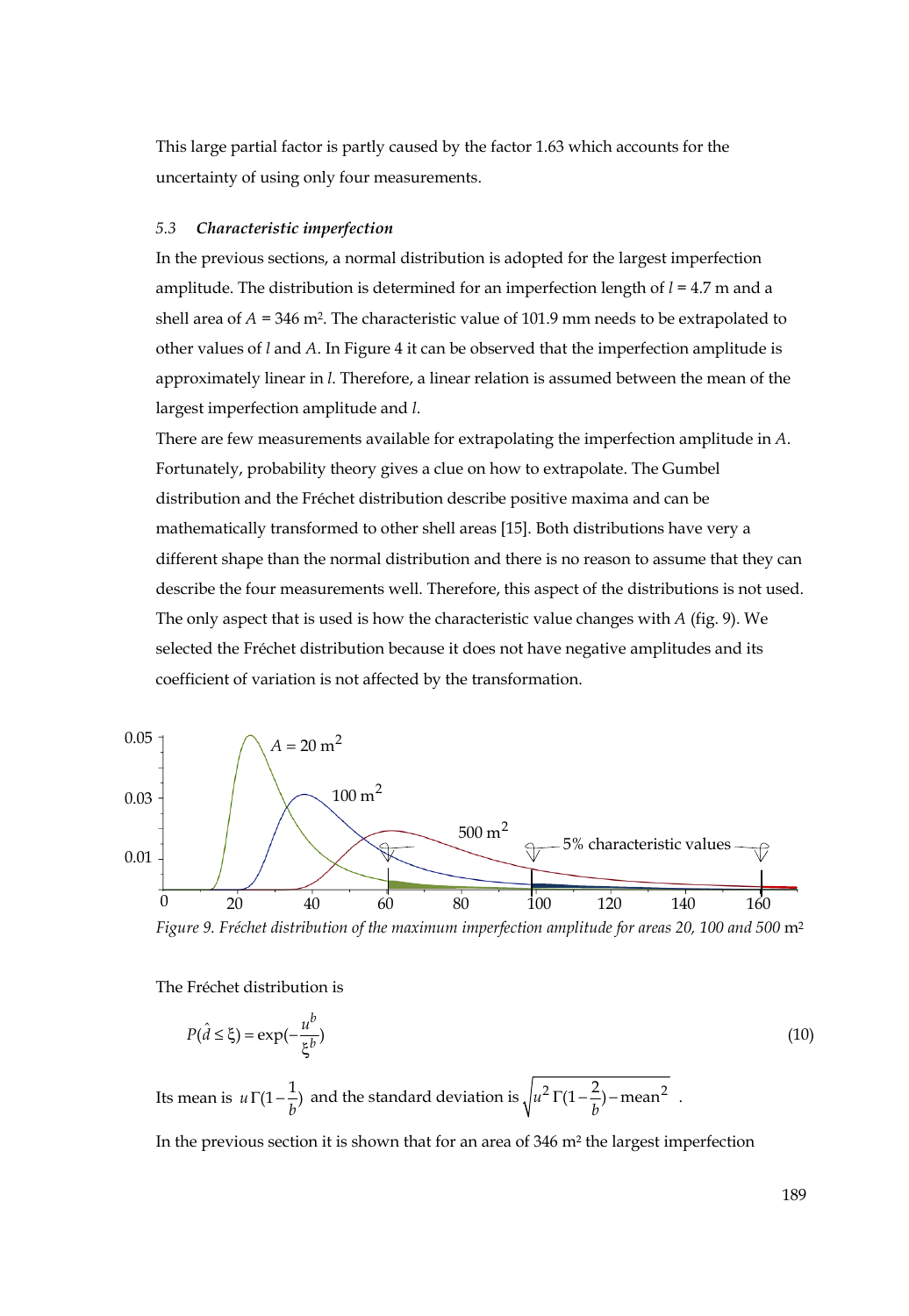amplitude has a mean of 53.1 mm and a standard deviation of  $1.63 \times 18.2$  mm. These values are accurately produced by  $b = 3.3392$  and  $u = 40.93$  mm.

The mean imperfection amplitude is linear in the imperfection length *l*. For the measurements the imperfection length is 4700 mm. Therefore, it can be written that

$$
u = 40.93 \text{ mm} = \frac{l}{114.8} \tag{11}
$$

The Fréchet distribution has the property that the maximum of *n* maxima also has a Fréchet distribution. 4 For the new distribution the value *b* remains the same and the value of *u* becomes  $u \sqrt[b]{n}$ . Therefore, a shell with a surface area *n* times larger than the considered surface can be represented by

$$
P(\hat{d} \le \xi) = \exp(-\frac{nu^b}{\xi^b}).
$$
\n(12)

The considered surface of 346 m<sup>2</sup> is 15.7 times the imperfection length squared.

$$
n = \frac{A}{15.7 l^2} \,. \tag{13}
$$

Substitution of equation 11 and 13 in 12 and rewriting gives

$$
\xi = \frac{l}{114.8} \left( \frac{-A}{15.7 l^2 \ln(1 - P)} \right)^{\frac{1}{3.34}} \tag{14}
$$

Assuming a characteristic value  $(P = 5\%)$  the equation simplifies to

$$
\xi = \frac{A^{0.3} l^{0.4}}{108} \tag{15}
$$

As a check, the values of *A* = 346 m2 and *l* = 4.7 m are substituted into the equation.

$$
\xi = \frac{346^{0.3} \, 4.7^{0.4}}{108} = 0.0993 \, \text{m} = 99.3 \, \text{mm} \,, \tag{16}
$$

which is almost the same as the characteristic value of 101.9 mm.

Equation 9 and 15 can be used in shell design. For example, consider a large reinforced concrete shell roof with a surface area of 1000 m2. A finite element analysis shows that the

j

<sup>&</sup>lt;sup>4</sup> A proviso is that the maxima are independent. In other words, the imperfections on the left hand side of a shell need to be independent of the imperfections in the right hand side, which we think is fulfilled on account of the construction process.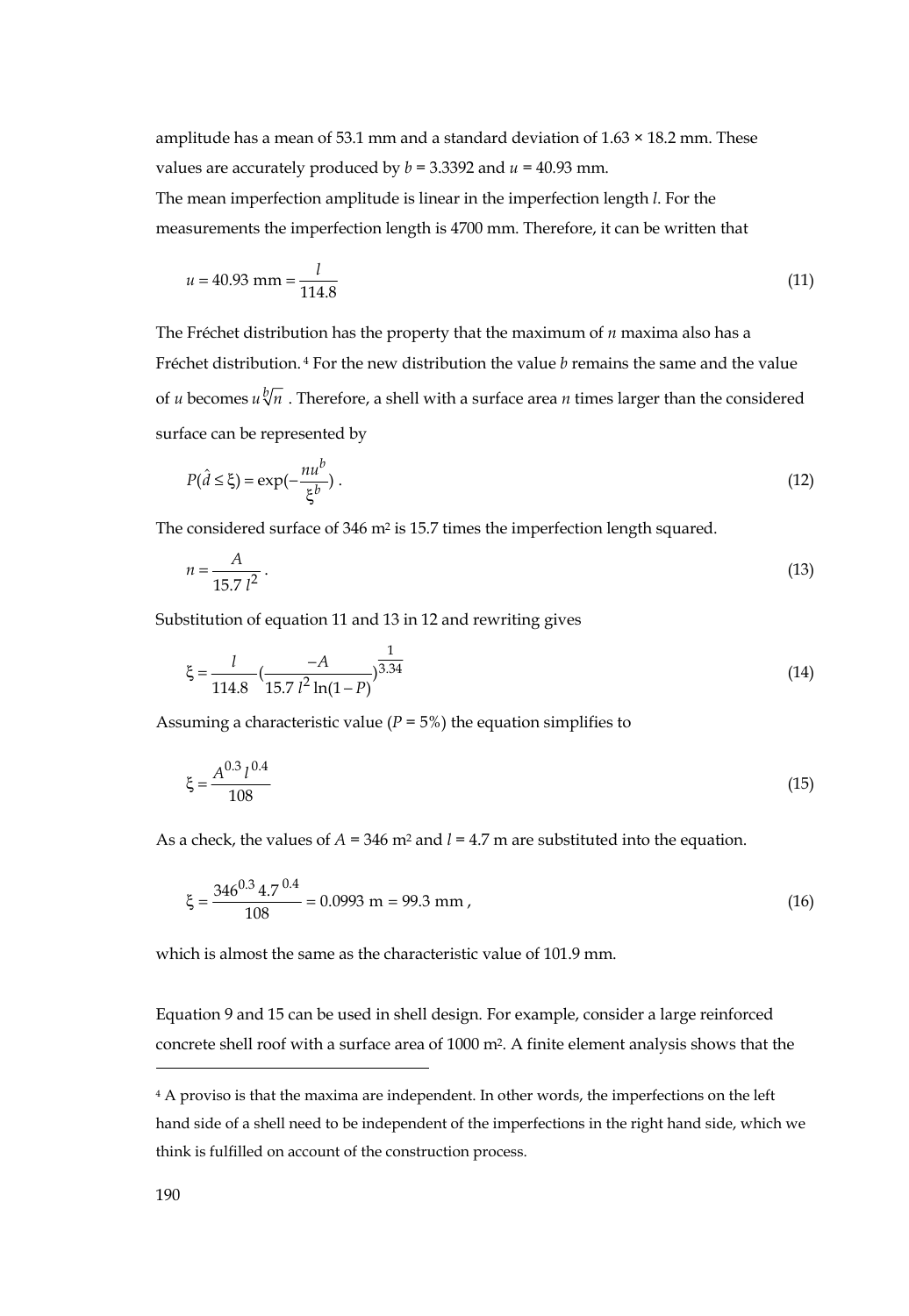buckling length is 2 m. As an imperfection, the buckling shape is added to the finite element model with an amplitude of

$$
\xi_c = \frac{1000^{0.3} \text{ 2}^{0.4}}{108} = 0.097 \text{ m} = 97 \text{ mm}
$$

$$
\xi_d = 1.4 \xi_c = 136 \text{ mm}
$$

The authors do not think that Equations 9 and 15 are very accurate because they are based on only four scans. Nonetheless, Equation 15 includes all important parameters and the unit length is correctly represented. It is not unreasonable to expect that future measurements will show that this simple formula is useful, provided that the numbers 1.4, 0.3, 0.4 and 108 are somewhat adjusted.

## **6 Conclusions**

- Modern laser scanners are very suitable for accurately measuring the shape of shell structures.
- A NURBS surface can be fitted through the measured data points. Shape imperfections with a length smaller than the control point spacing are not described by the NURBS surface.
- The statistics of surface fits for varying control point spacing can be used to determine the variance spectrum (Single surface method).
- The imperfections can be visualised as the distance between two surface fits. The first surface fit is accurate with a small control point spacing. The second surface fit is less accurate but still smooth with a control point spacing somewhat larger than the buckling length (Double surface method).
- The largest observed shape imperfection in the three reinforced concrete shell structures is 80 mm. This imperfection has a length of 5 m.
- The data has been used to determine a formula for the characteristic value of the shape imperfection amplitude. The formula depends on the imperfection length and the shell surface area, therefore, it includes a size effect. If buckling is the dominant failure mode then the partial factor for the imperfection amplitude is 1.40.

#### *Acknowledgements*

The authors thank the facility managers of the shell structures for their kind permissions to perform the scans. The friendly advice of staff members on the sites is gratefully